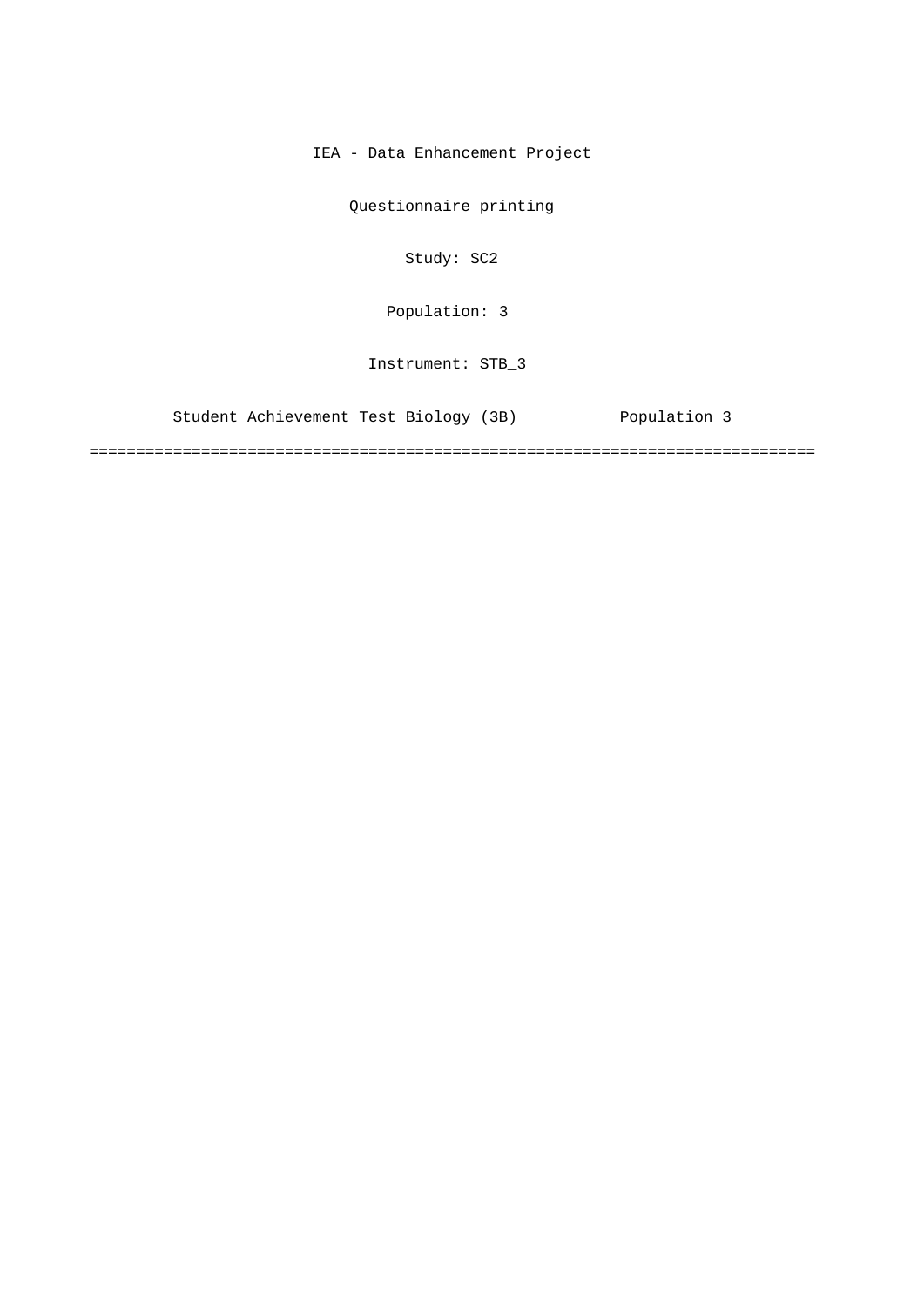1 The following diagrams represent a cell process.

| $^\star$  | $* < > *$ |           |
|-----------|-----------|-----------|
|           |           |           |
| Diagram 1 | Diagram 2 | Diagram 3 |

If the cell in Diagram 1 contains four chromosomes, how many chomosomes would be present in each cell in Diagram 3?

------------------------------------------------------------------------------ ------------------------------------------------------------------------------ ------------------------------------------------------------------------------ ------------------------------------------------------------------------------ ------------------------------------------------------------------------------ ------------------------------------------------------------------------------ A 1  $\begin{array}{ccc} B & 2 \\ C & 4 \end{array}$  $\overline{4}$ D 8 E 16 P3B01 2 What initially determines whether a human baby is going to be a male or a female? A The DNA in the sperm. B The DNA in the egg. C The RNA in the sperm. D The RNA in the egg. E The DNA and RNA in both sperm and egg. P3B02 3 Sperm (\*) @ (\*)(\*) + ---> (\*) ---> (\*)(\*) ---> (\*)(\*) ---> Multicellular Egg (\*) (\*) embryo F G H I J Where would the process which occurs between F and G normally take place in humans? A uterus B ovary C testis D oviduct E vagina P3B03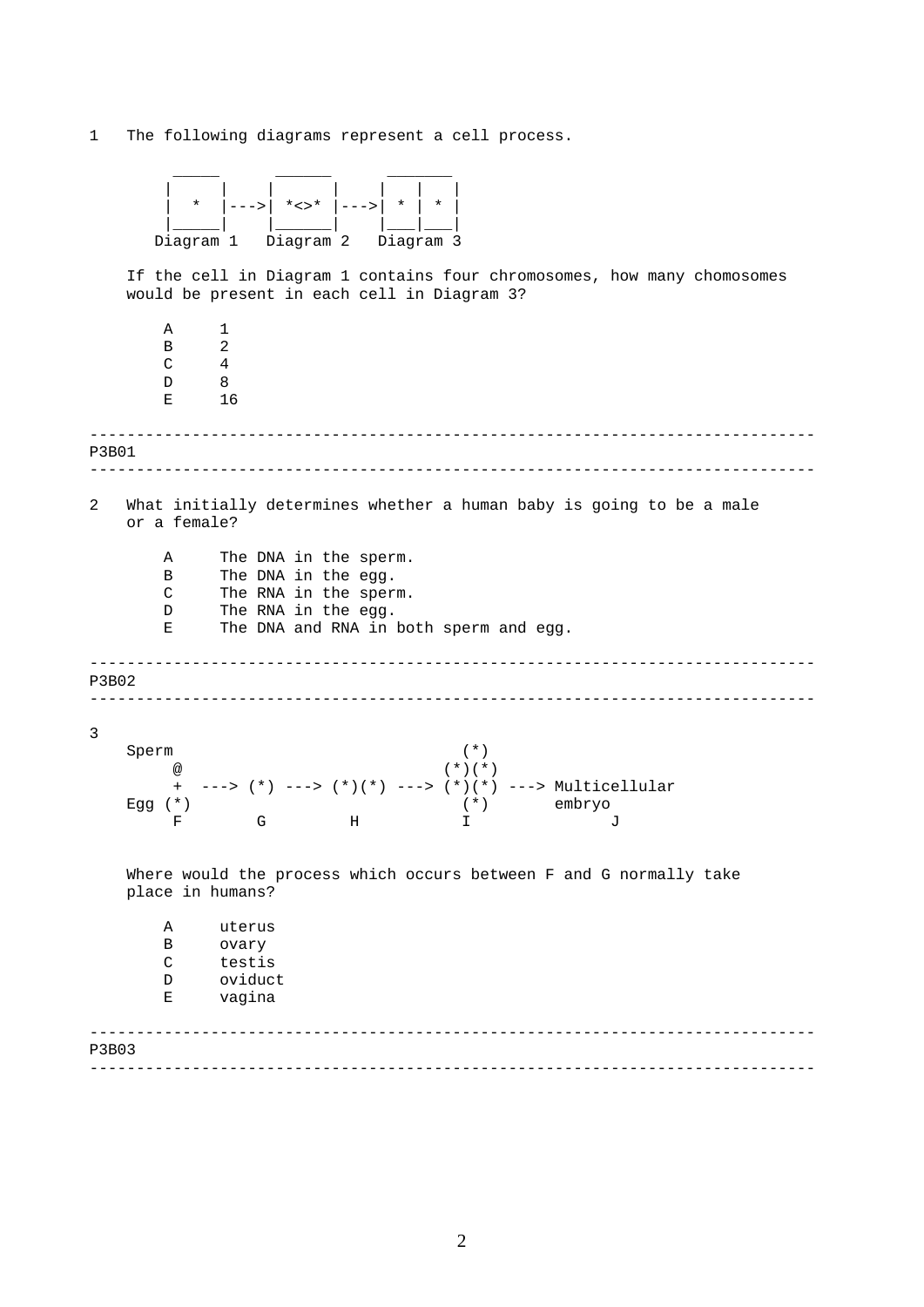- <span id="page-2-0"></span>4 The diagrams represent three cells with membranes of different permeability. The dots show sugar molecules which cannot pass through the cell membrane.
	- [ 3 diagrams ]

Into which cell(s) will the most water molecules diffuse in from the outside?

------------------------------------------------------------------------------ ------------------------------------------------------------------------------ A 1 only B 2 only C 1 and 2 only D 2 and 3 only E 1, 2 and 3 P3B04

5 Similar fragments of a certain plant tissue were placed in 1%, 9% and 15% sugar solutions respectively. When viewed under the microscope after they had reached equilibrium with the bathing solution, single cells appeared as shown in the diagrams for the three solutions.

[ Three cells ]

The differences shown in the three drawings are due to properties of the cell and its surrounding solution.

Suppose the same experiment is carried out using a salt solution instead of a sugar solution. What will fill the space between the cell wall and the protoplast in diagram 3?

| A  | water         |
|----|---------------|
| B  | air           |
| C  | salt solution |
| D  | ectoplasm     |
| E. | cell sap      |
|    |               |

| <b>P3B05</b> |  |
|--------------|--|
|              |  |

6 The next question is based on the following human pedigree of a sexlinked trait, colour blindness.

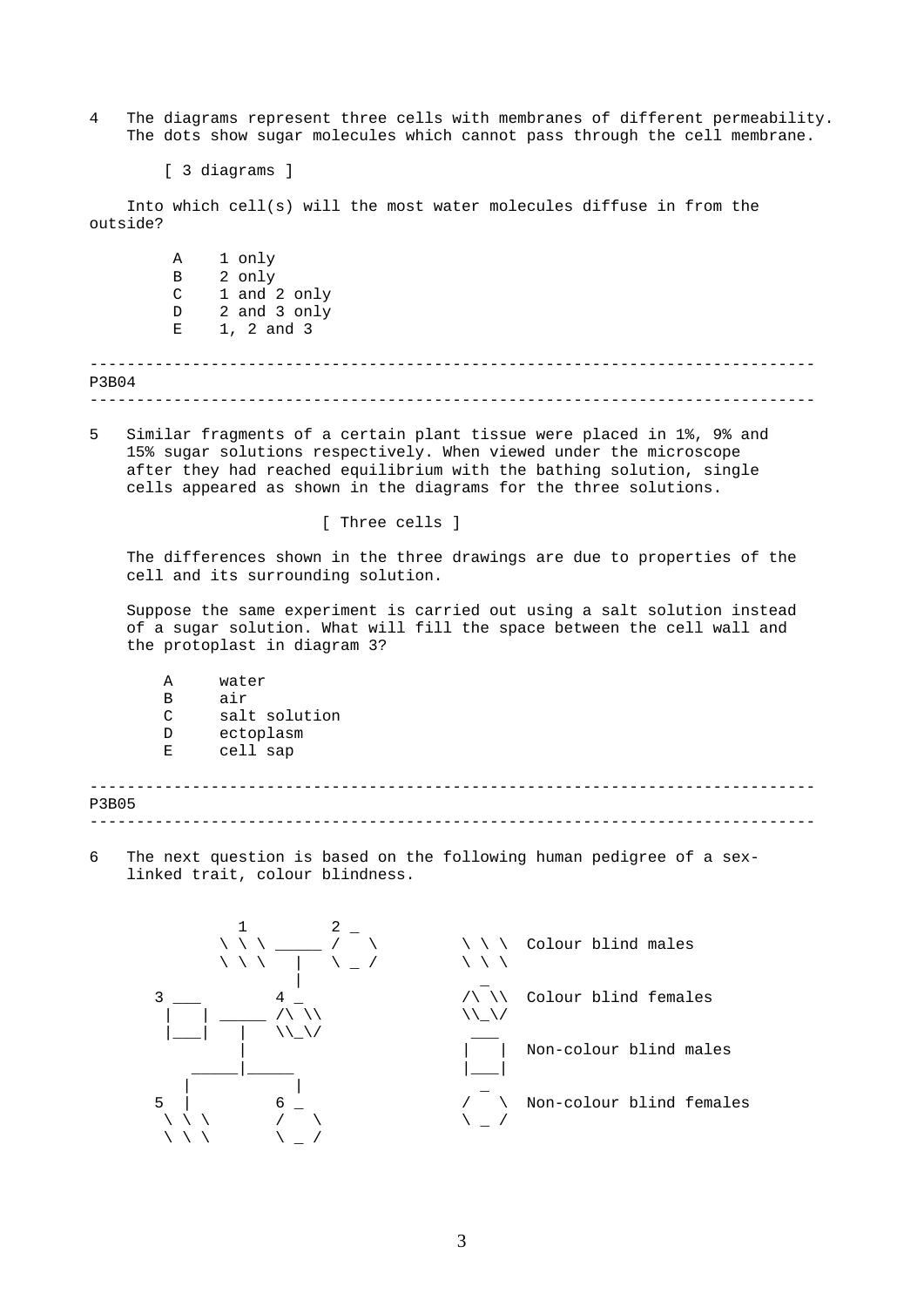------------------------------------------------------------------------------ ------------------------------------------------------------------------------ ------------------------------------------------------------------------------ ------------------------------------------------------------------------------ ------------------------------------------------------------------------------ ------------------------------------------------------------------------------ ------------------------------------------------------------------------------ ------------------------------------------------------------------------------ Which person(s) could have no genes for colour blindness? A 2 only B 3 only C 2 and 3 D 3 and 6 E 6 only P3B06 7 Two alternative colour characteristics in mice are "hooded" and "white". When homozygous parents of both colours are crossed all the offspring are hooded. If these F1 hooded rats are mated together and produce litters totalling 50 rats, which one of the following proportions is most likely? A 50 hooded : none white B 50 white : none hooded C 38 white : 12 hooded D 24 white : 26 hooded E 10 white : 40 hooded P3B07 8 In a population of 1000 fruit flies, the percentages of gene pairs were:  $TT = 15$  per cent Tt = 51 per cent tt = 34 per cent. If the fruit flies were free to breed normally, and if nothing happened to disturb the "gene pool", what would be the approximate percentage of tt two generations later? A 15 per cent B 34 per cent C 51 per cent D 68 per cent E 75 per cent P3B08 9 In many breeds of cattle the polled condition (absence of horns) is dominant over the presence of horns, and homozygous red crossed with homozygous white produces roan (intermingled red and white hairs) colour. Which of the following crosses will produce only horned roan offspring? A Polled red x horned white B Horned roan x horned roan C Horned red x horned white D Polled roan x horned roan E Polled white x horned roan P3B09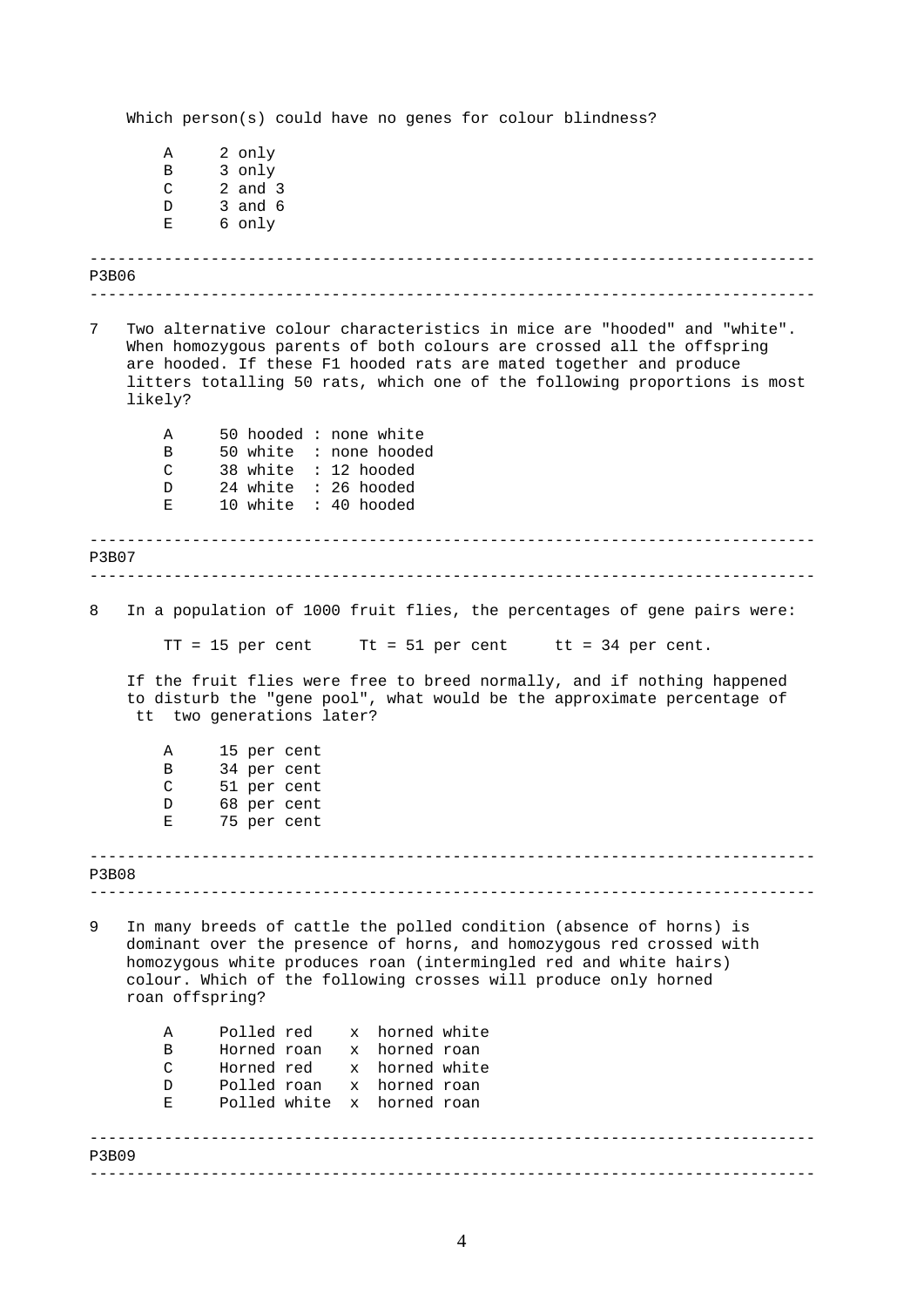------------------------------------------------------------------------------ ------------------------------------------------------------------------------ ------------------------------------------------------------------------------ ------------------------------------------------------------------------------ ------------------------------------------------------------------------------ ------------------------------------------------------------------------------ ------------------------------------------------------------------------------ ------------------------------------------------------------------------------ 10 Which of these substances is found in every living cell? A protein B chlorophyll C cellulose D starch E haemoglobin P3B10 11 How does lymph enter the tissues of humans? A by blood pressure B by the action of the liver C by the action on the intestinal villi D by the action of the kidney E by a diffusion gradient P3B11 12 In an experiment with a certain plant, the photosynthetic rate per unit of leaf area was measured at different light intensities. The experiment was repeated at three different temperatures, 5øC, 15øC and 25øC. An adequate supply of carbon dioxide was maintained throughout the experiments. The graph shows the results. [ Graph of relative photosynthetic rate vs light intensity (x 100 foot-candles ) ] On the basis of the data given in the graph, what factor or factors determine the photosynthetic rate in light intensities more than 3,000 foot-candles? A light intensity B temperature C temperature and light intensity D water status of plant<br>E no factor can be associ E no factor can be ascertained from the graph P3B12 13 What happens first when chlorophyll absorbs light in a living plant cell? A Carbon dioxide is fixed into phosphoglyceric acid. B Carbohydrates are formed. C Adenosine triphosphate (ATP) is converted into adenosine diphosphate (ADP). D Adenosine diphosphate (ADP) is converted into adenosine triphosphate (ATP) and hydrogen is released from water. E Oxygen is released from carbon dioxide. P3B13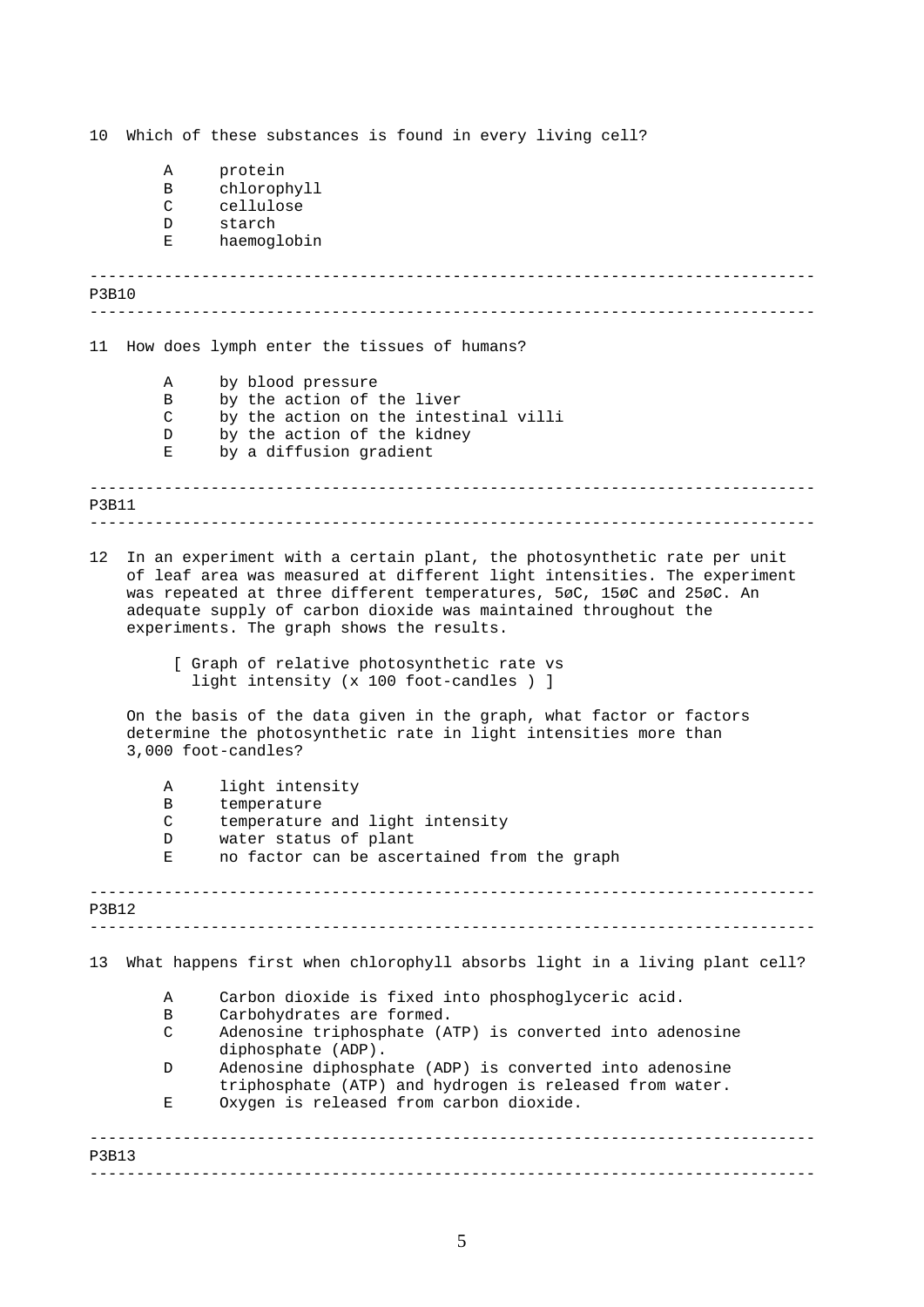| 14           | The primary function of a kidney tubule is to reabsorb water. The<br>diagrams show three types of kidney tubules (nephrons). |                                                                                                                                                                                       |  |  |  |
|--------------|------------------------------------------------------------------------------------------------------------------------------|---------------------------------------------------------------------------------------------------------------------------------------------------------------------------------------|--|--|--|
|              | [ 3 diagrams with meandering tubule of increasing length ]                                                                   |                                                                                                                                                                                       |  |  |  |
|              |                                                                                                                              | Which kidney tubule (nephron) is most likely to occur in a desert animal?                                                                                                             |  |  |  |
|              | Α                                                                                                                            | 1                                                                                                                                                                                     |  |  |  |
|              | В                                                                                                                            | $\overline{2}$<br>3                                                                                                                                                                   |  |  |  |
|              | C<br>D                                                                                                                       | It will depend on whether the animal is cold blooded or                                                                                                                               |  |  |  |
|              |                                                                                                                              | warm blooded.                                                                                                                                                                         |  |  |  |
|              | Ε                                                                                                                            | It will depend upon whether the animal is a herbivore or a<br>carnivore.                                                                                                              |  |  |  |
| P3B14        |                                                                                                                              |                                                                                                                                                                                       |  |  |  |
| 15           |                                                                                                                              | Tissue from a cow is shown on analysis to contain protein, a small amount<br>of fat, some iron, and large quantities of vitamins A and D.<br>Which part of the body did it come from? |  |  |  |
|              | Α                                                                                                                            | muscles                                                                                                                                                                               |  |  |  |
|              | в<br>C                                                                                                                       | kidney<br>liver                                                                                                                                                                       |  |  |  |
|              | D                                                                                                                            | heart                                                                                                                                                                                 |  |  |  |
|              | Е                                                                                                                            | brain                                                                                                                                                                                 |  |  |  |
| <b>P3B15</b> |                                                                                                                              |                                                                                                                                                                                       |  |  |  |
| 16           |                                                                                                                              | In slightly diluted sea water, the small marine worm Gunda swells when<br>deprived of oxygen and shrinks again when oxygen is supplied.<br>What is the most likely explanation?       |  |  |  |
|              | Α                                                                                                                            | Lack of oxygen results in an incomplete oxidation of waste<br>products.                                                                                                               |  |  |  |
|              | В                                                                                                                            | The lack of oxygen increases water absorption.                                                                                                                                        |  |  |  |
|              | C                                                                                                                            | Excess water is poisonous to the organism.                                                                                                                                            |  |  |  |
|              | D                                                                                                                            | When less oxygen is available, there is not enough energy                                                                                                                             |  |  |  |
|              | Ε                                                                                                                            | to oppose entry of water by means of osmosis.<br>An increase of surface area gives a better means of oxygen<br>absorption.                                                            |  |  |  |
| P3B16        |                                                                                                                              |                                                                                                                                                                                       |  |  |  |
|              |                                                                                                                              |                                                                                                                                                                                       |  |  |  |
|              | hormones?                                                                                                                    | 17 Which one of the following processes in plants is not controlled by                                                                                                                |  |  |  |
|              | Α                                                                                                                            | water uplift in the stem                                                                                                                                                              |  |  |  |
|              | В                                                                                                                            | downward growth of the radicle                                                                                                                                                        |  |  |  |
|              | C                                                                                                                            | flowering under the influence of increasing day length                                                                                                                                |  |  |  |
|              | D                                                                                                                            | falling of the leaves of deciduous trees in autumn                                                                                                                                    |  |  |  |
|              | Е                                                                                                                            | orientation of shoots towards lateral light                                                                                                                                           |  |  |  |
| P3B17        |                                                                                                                              |                                                                                                                                                                                       |  |  |  |
|              |                                                                                                                              |                                                                                                                                                                                       |  |  |  |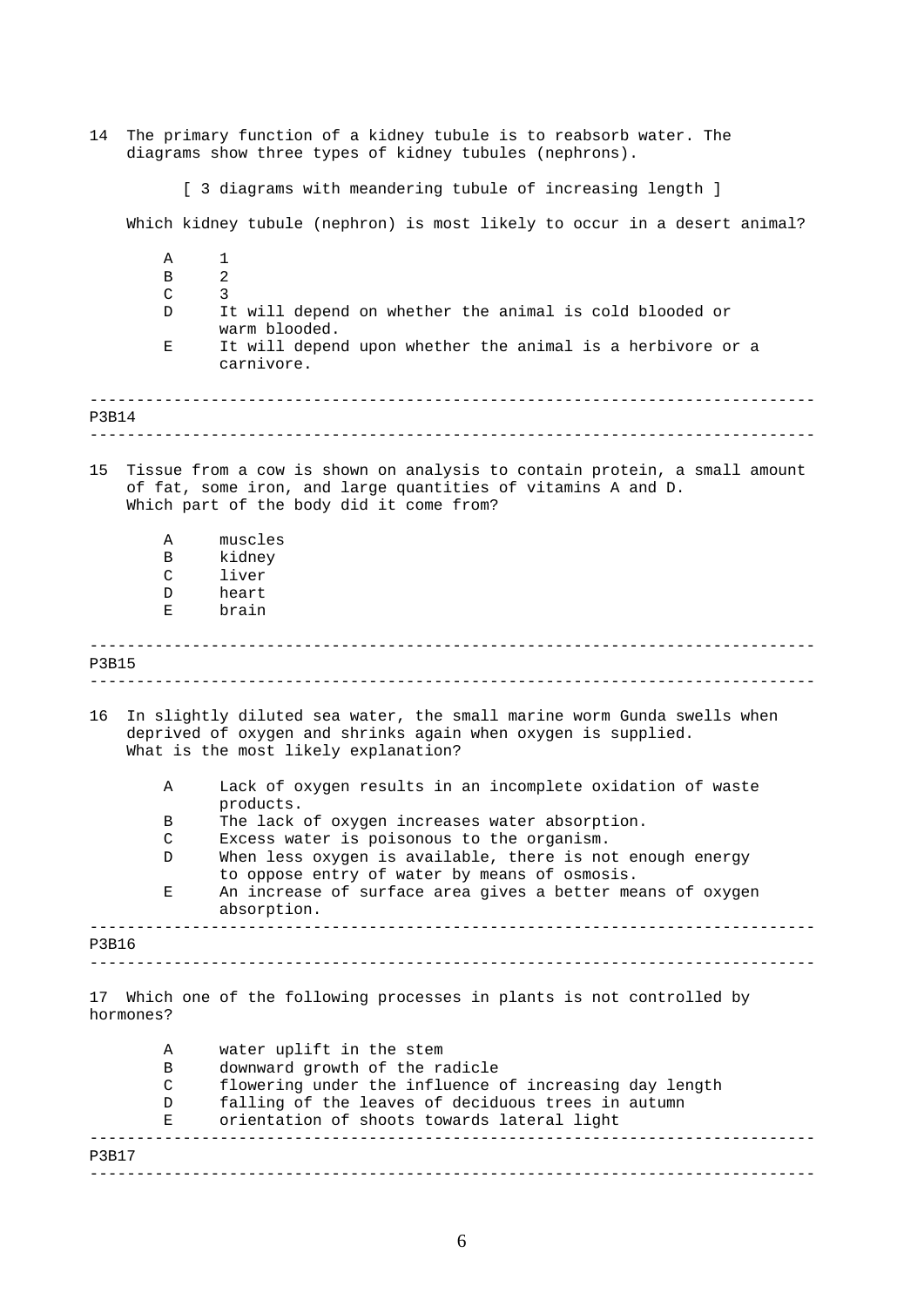- 18 Secretions of endocrine organs in animals are not directly responsible for which one of the following?
	- A calcium metabolism
	- B secretion by the adrenal cortex
	- C changes in the uterine lining
	- D changes of body temperature<br>E general body growth
	- general body growth

```
------------------------------------------------------------------------------ 
------------------------------------------------------------------------------ 
P3B18
```
19 Cobalt chloride paper is blue when dry. It gradually changes colour to pink in the presence of water vapour. Three 1 cm2 dry cobalt chloride papers were treated as follows:

The first was fastened to the upper surface of a leaf by means of a clip, the second to the lower surface in a similar way, and the third hung free in the air. The time taken for the paper to achieve a standard pink colour was noted. The first took 9 minutes, the second 12 minutes, the third 18 minutes.

Which of the following conclusions is justified on this evidence alone?

- A There are more stomata on the lower surface of the leaf than on the upper.
- B No water vapour is given off from the lower surface of the leaf.
- C The upper leaf surface gives off more water vapour than the lower.
- D Both leaf surface give off water vapour at the same rate. E There are no stomata on the upper surface of the leaf.

------------------------------------------------------------------------------ ------------------------------------------------------------------------------ P3B19 20 In order to obtain two crops in one growing season a farmer planted some seeds which he had harvested the previous week but the seeds failed to germinate. What can be concluded from this observation? A The farmer did not provide the right conditions for germination. B The seeds needed a longer period of maturation.

- C The farmer had not removed inhibiting substances.
- D The seeds required a period of low temperature.

E The data are inadequate for a conclusion to be reached.

------------------------------------------------------------------------------ P3B20

------------------------------------------------------------------------------

21 The diagram shows a 33-hour chick embryo. Which structure brings food to the growing embryo?

[ Picture with 5 choices A to E ]

------------------------------------------------------------------------------ ------------------------------------------------------------------------------ P3B21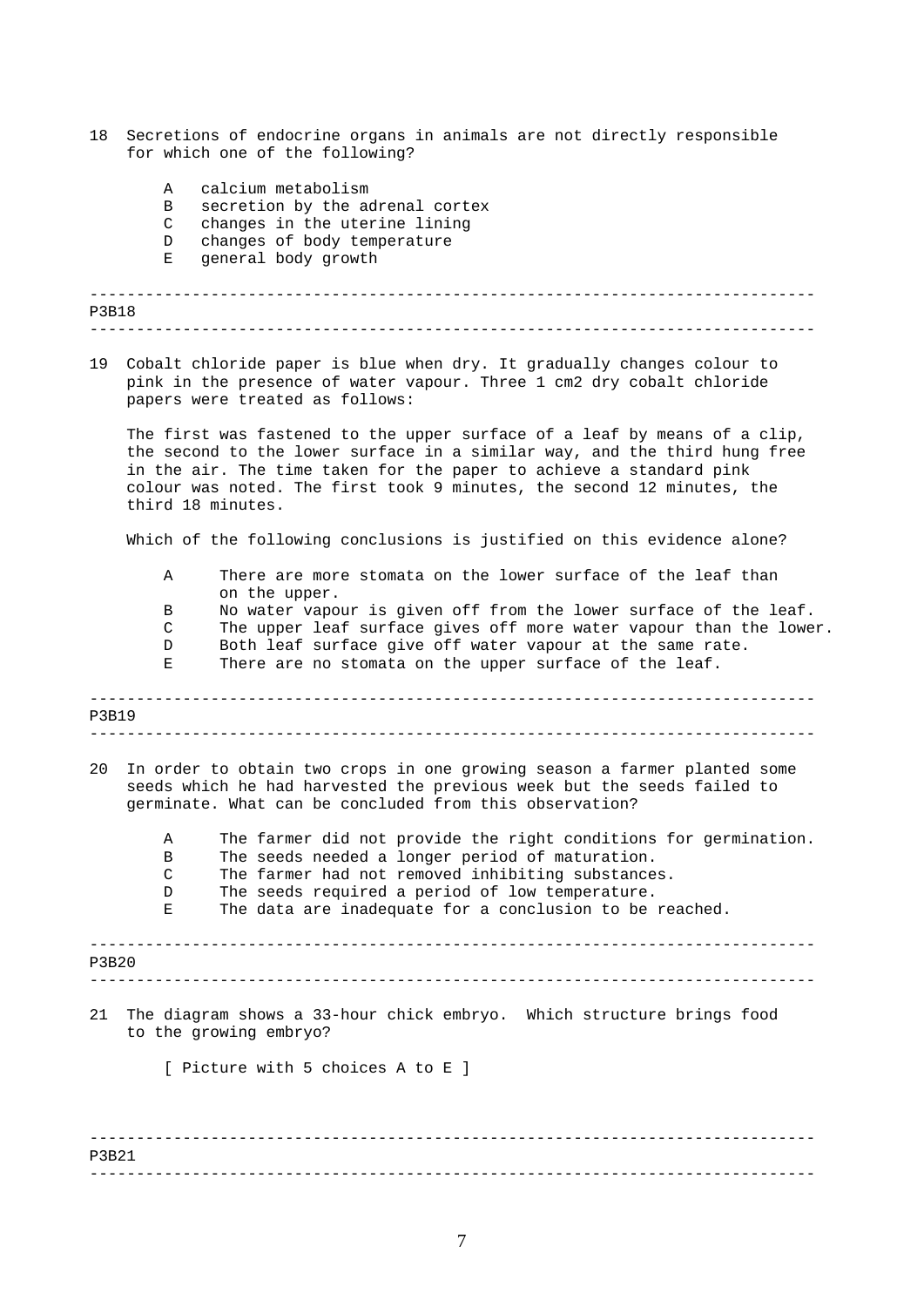| 22    | Two students carried out the following procedure to find out whether they<br>were of the same blood type. Each drew a small sample of blood; the<br>samples were diluted with physiological salt solution and then mixed.<br>Observations under a microscope showed no clumping of the corpuscles.<br>The students came to the conclusion that they were of the same blood type.<br>Which of the following is the best comment on their conclusion? |                                                                                                                                                                                                        |    |            |                   |            |
|-------|-----------------------------------------------------------------------------------------------------------------------------------------------------------------------------------------------------------------------------------------------------------------------------------------------------------------------------------------------------------------------------------------------------------------------------------------------------|--------------------------------------------------------------------------------------------------------------------------------------------------------------------------------------------------------|----|------------|-------------------|------------|
|       | Α<br>B                                                                                                                                                                                                                                                                                                                                                                                                                                              | The conclusion is wrong.<br>The conclusion is not in agreement with the facts of the                                                                                                                   |    |            |                   |            |
|       | C                                                                                                                                                                                                                                                                                                                                                                                                                                                   | experiment.<br>There are not enough facts revealed by the experiment to make                                                                                                                           |    |            |                   |            |
|       | D                                                                                                                                                                                                                                                                                                                                                                                                                                                   | the conclusion valid.<br>Owing to the employment of poor experimental techniques, the<br>observations prompted a conclusion in disagreement with<br>accepted biological science.                       |    |            |                   |            |
|       | Е                                                                                                                                                                                                                                                                                                                                                                                                                                                   | The conclusion is justified.                                                                                                                                                                           |    |            |                   |            |
| P3B22 |                                                                                                                                                                                                                                                                                                                                                                                                                                                     |                                                                                                                                                                                                        |    |            |                   |            |
| 23    |                                                                                                                                                                                                                                                                                                                                                                                                                                                     | Where does most of the *physical* digestion of food occur in humans?                                                                                                                                   |    |            |                   |            |
|       | Α                                                                                                                                                                                                                                                                                                                                                                                                                                                   | in the mouth and oesophagus                                                                                                                                                                            |    |            |                   |            |
|       | Β                                                                                                                                                                                                                                                                                                                                                                                                                                                   | in the oesophagus and stomach                                                                                                                                                                          |    |            |                   |            |
|       | C<br>D                                                                                                                                                                                                                                                                                                                                                                                                                                              | in the small intestine and stomach<br>in the mouth and stomach                                                                                                                                         |    |            |                   |            |
|       | Ε                                                                                                                                                                                                                                                                                                                                                                                                                                                   | in the small intestine and large intestine                                                                                                                                                             |    |            |                   |            |
| P3B23 |                                                                                                                                                                                                                                                                                                                                                                                                                                                     |                                                                                                                                                                                                        |    |            |                   |            |
| 24    |                                                                                                                                                                                                                                                                                                                                                                                                                                                     | The graph refers to the growth of<br>human population. The solid-line (#)<br>section of the curve is based on actual<br>data, while the dashed-line $(-)$ sections<br>are based on computer estimates. | 32 | Population | (in 100 millions) |            |
|       |                                                                                                                                                                                                                                                                                                                                                                                                                                                     |                                                                                                                                                                                                        |    |            |                   |            |
|       |                                                                                                                                                                                                                                                                                                                                                                                                                                                     | Can the slope of the line representing<br>actual data remain the same indefinitely?                                                                                                                    | 28 |            |                   |            |
|       |                                                                                                                                                                                                                                                                                                                                                                                                                                                     |                                                                                                                                                                                                        | 24 |            |                   |            |
|       | Α                                                                                                                                                                                                                                                                                                                                                                                                                                                   | Yes, man will find a way to                                                                                                                                                                            | 20 |            |                   |            |
|       | B                                                                                                                                                                                                                                                                                                                                                                                                                                                   | produce an infinite food supply.<br>Yes, man will migrate to other                                                                                                                                     |    |            |                   | #<br>#     |
|       |                                                                                                                                                                                                                                                                                                                                                                                                                                                     | planets.                                                                                                                                                                                               | 16 |            |                   | #          |
|       | C                                                                                                                                                                                                                                                                                                                                                                                                                                                   | Yes, man will find other energy<br>sources.                                                                                                                                                            | 12 |            |                   | #          |
|       | D                                                                                                                                                                                                                                                                                                                                                                                                                                                   | No, the slopes of lines never                                                                                                                                                                          |    |            |                   | #<br>#     |
|       |                                                                                                                                                                                                                                                                                                                                                                                                                                                     | remain the same.                                                                                                                                                                                       | 8  |            |                   |            |
|       | Е                                                                                                                                                                                                                                                                                                                                                                                                                                                   | No, when the limit of food supply<br>and other resources of the earth                                                                                                                                  | 4  |            |                   |            |
|       |                                                                                                                                                                                                                                                                                                                                                                                                                                                     | is reached, the population will                                                                                                                                                                        |    |            |                   |            |
|       |                                                                                                                                                                                                                                                                                                                                                                                                                                                     | also reach its limit.                                                                                                                                                                                  |    |            |                   |            |
|       |                                                                                                                                                                                                                                                                                                                                                                                                                                                     |                                                                                                                                                                                                        |    | AD         | 1000<br>AD        | 2000<br>AD |
|       |                                                                                                                                                                                                                                                                                                                                                                                                                                                     |                                                                                                                                                                                                        |    |            |                   |            |
|       |                                                                                                                                                                                                                                                                                                                                                                                                                                                     |                                                                                                                                                                                                        |    |            |                   |            |
| P3B24 |                                                                                                                                                                                                                                                                                                                                                                                                                                                     |                                                                                                                                                                                                        |    |            |                   |            |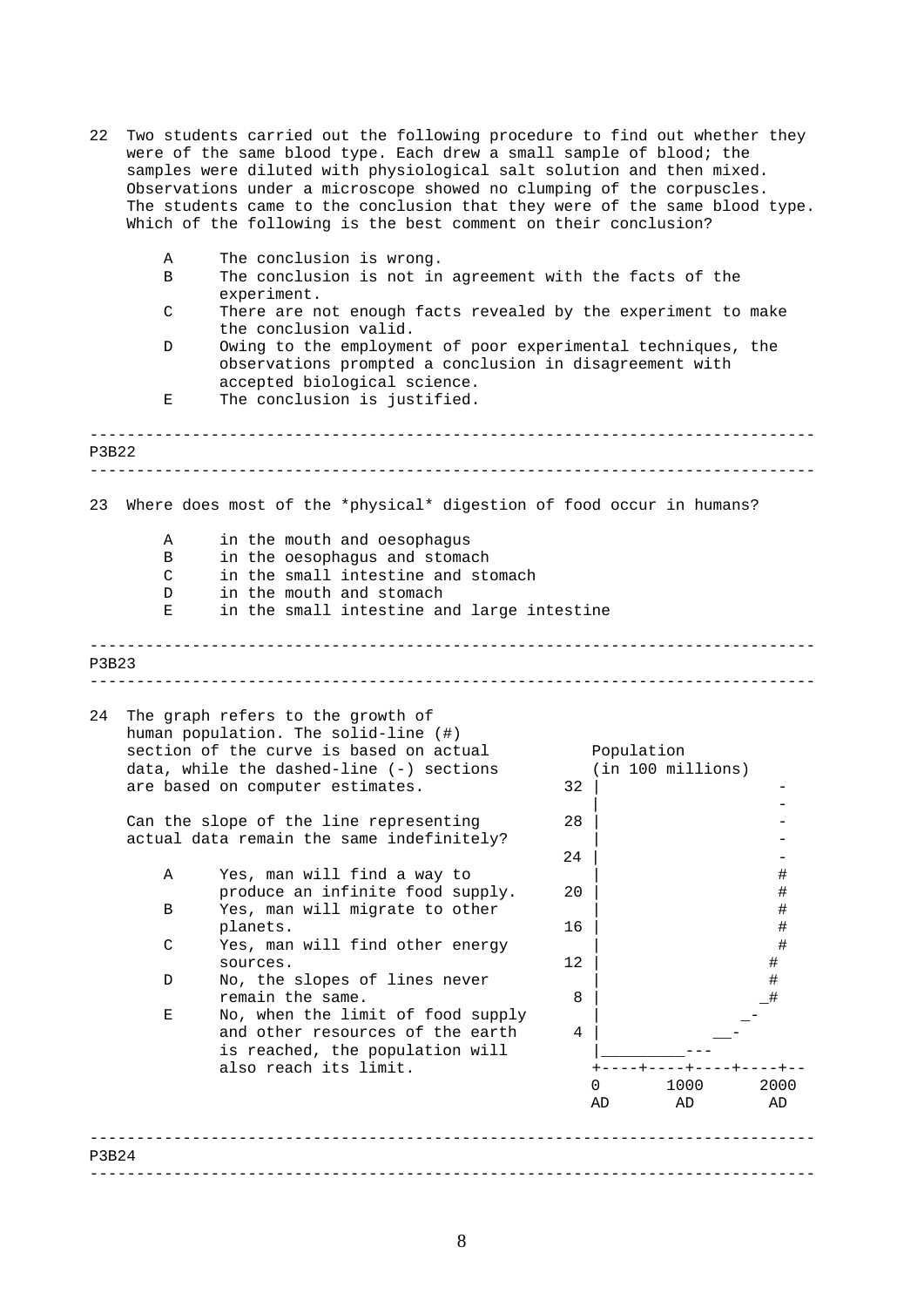------------------------------------------------------------------------------ ------------------------------------------------------------------------------ ------------------------------------------------------------------------------ ------------------------------------------------------------------------------ 25 What adaptation characteristics would one probably find in desert plants? A large leaf area and a thick impermeable leaf surface B large leaf area and a large absorbing root surface C small leaf area and a large absorbing root surface D small leaf area and a thin, permeable leaf surface E small leaf area and a small absorbing root surface P3B25 26 It has been noticed in recent years that the proportion of insects surviving after exposure to certain insecticides has shown a gradual increase with succeeding generation. Of the following, which is the best explanation? A World changes in climate have provided a new environment. B Offspring of insects which have been exposed to the insecticide have inherited an immunity. C Elimination of the less resistant strains gives the resistant ones a greater chance of success. D Changes in the habits of the insects have enabled them to survive. E The insecticide causes favourable mutations. P3B26

27 The Galapagos Islands in the Pacific are believed never to have been connected to the mainland. In the Islands there are about 14 species of finch-like birds with few obvious relatives except on the South American mainland. The finches vary from island to island. There is a close resemblance between species in plumage, calls, nests, and eggs, but each species differs greatly in beak structure according to the diet. The species do not interbreed and do not compete for food.

It is stated on this evidence that isolation from the South American mainland and different habitats on the Islands are important factors in the production of new species.

- A The statement is supported by the information given.
- B The statement is not supported by the information given.
- C The statement is contradicted by the information given.
- D The statement is known to be false but this is not supported by the information given.
- E No relevant information is given.

| <b>P3B27</b> |  |
|--------------|--|
|              |  |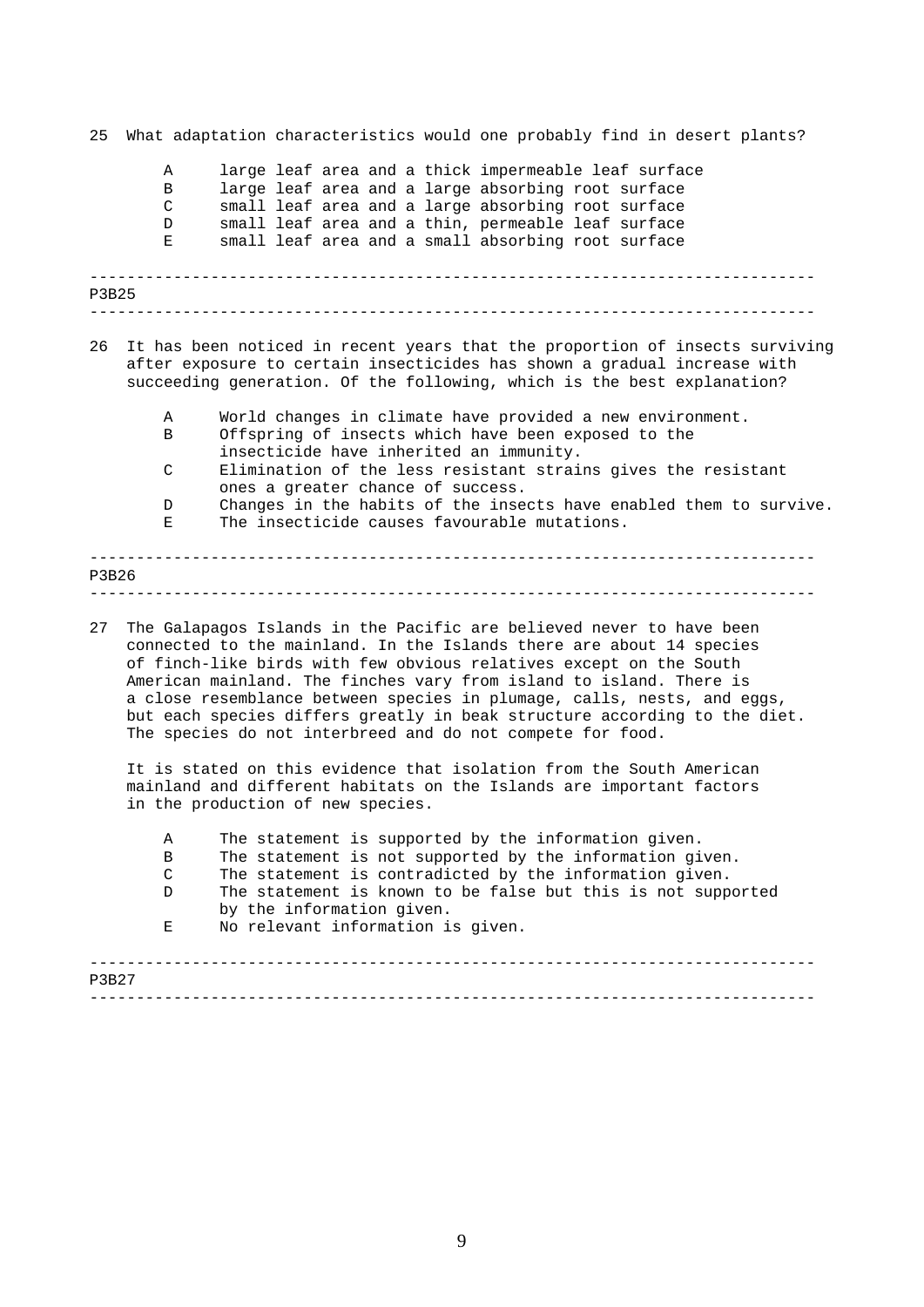28 The following item refers to the drawings and the descriptive paragraph below

X and Y represent two forms of the same moth, a light speckled form and a predominantly dark, or melanic, form.

[ Moth X ] [ Moth Y ]

During the 19th century the air in some parts of England became increasingly polluted with soot through the growth of industry based on the burning of coal. One effect of this pollution was that lichens would no longer grow on the trunks and branches of trees as these became blackened with soot.

Until 1850 the only form of this moth that had been recorded was the light form X. Then in 1850 the dark form Y was reported from one of these industrial areas. By the end of the 19th century the dark form had become quite common and now it is, in many localities, the commoner of the two forms, especially in the vicinity of large towns, where it often comprises as much as 95% of the total population, although the light form predominates in areas away from large centres of population.

Which of the following best explains the appearance of the dark specimen in 1850?

- A The colour change was induced by air pollution.
- B The organisms adapted themselves to the change in external environment.
- C Air pollution affected the moths directly after their emergence from the pupal stage.
- D A mutation, that had occurred before but had failed to become established, became established because it was favoured by changes in the external environment.
- E The caterpillars ate soot contaminated leaves and dark moths developed from them.

| P3B28                            |                                                                                                                                                                                                                                                                                                              |
|----------------------------------|--------------------------------------------------------------------------------------------------------------------------------------------------------------------------------------------------------------------------------------------------------------------------------------------------------------|
| 29                               | How does natural selection operate in a population?                                                                                                                                                                                                                                                          |
| $\mathbf{A}$<br>B<br>C<br>D<br>Е | The members are all alike.<br>The members are equally able to survive any environmental change.<br>The members differ so only some survive when the environment<br>changes.<br>The members do not adapt to environmental changes.<br>The members of the entire population adapt to environmental<br>changes. |
| P3B29                            |                                                                                                                                                                                                                                                                                                              |
|                                  |                                                                                                                                                                                                                                                                                                              |